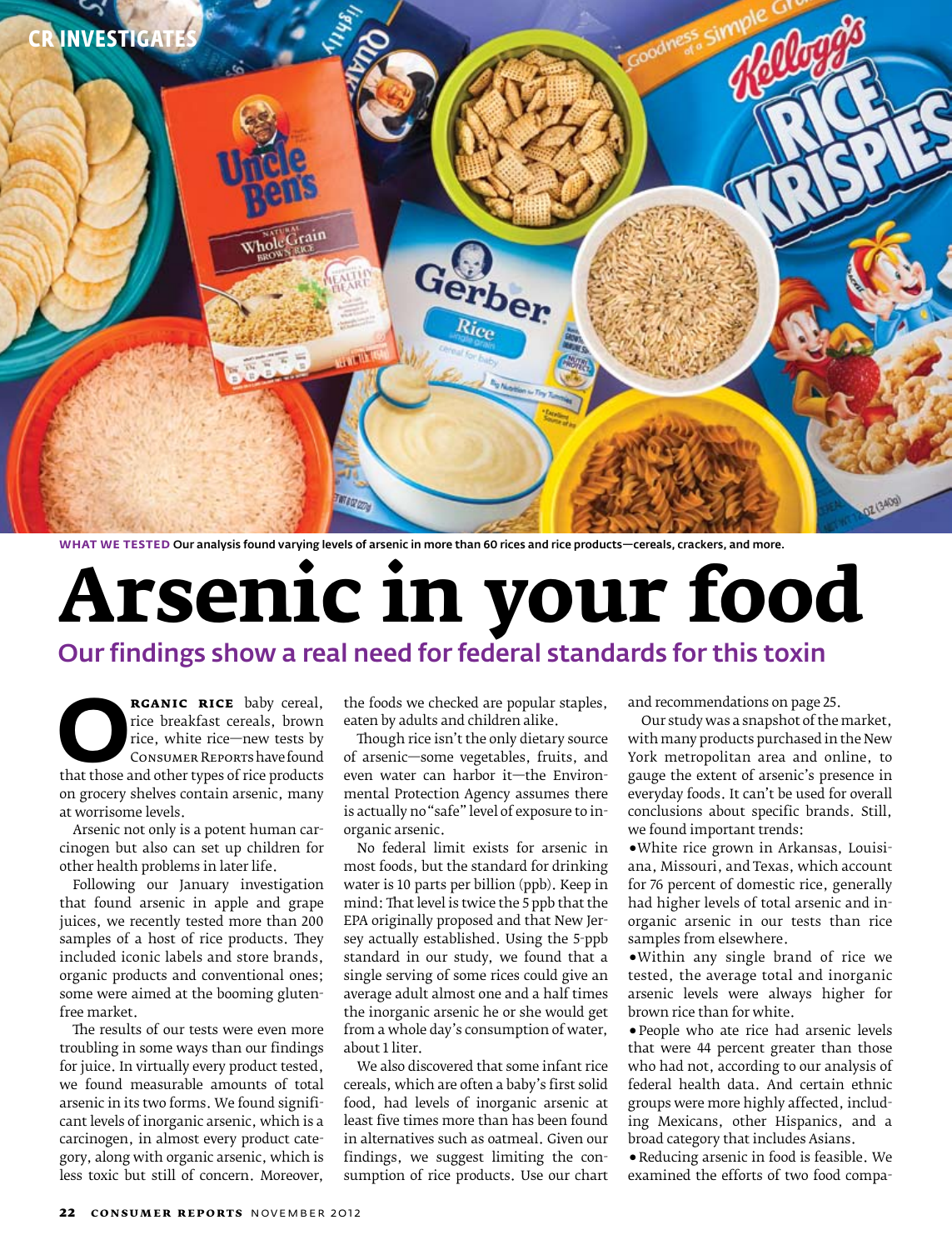nies trying to tackle the problem and learned about methods being used to try to reduce arsenic in products.

**ř**Based on these findings, our experts are asking the Food and Drug Administration to set limits for arsenic in rice products and fruit juices as a starting point.

Rice producers argue that concerns about dietary exposure to arsenic in rice are overblown. "There is no documented evidence of actual adverse health effects from exposure to arsenic in U.S.-grown rice," says Anne Banville, a vice president at the USA Rice Federation, a trade association representing the \$34 billion rice industry. "And we believe the health benefits of rice must be properly weighed against the risks of arsenic exposure, which we believe are minimal."

But scientists warn of complacency. "We already know that high concentrations of arsenic in drinking water result in the highest known toxic substance disease risks from any environmental exposure," says Allan Smith, M.D., Ph.D., a professor of epidemiology at the University of California, Berkeley. "So we should not be arguing to wait for years until we have results of epidemiologic studies at lower arsenic intake, such as from rice consumption, to take action." His studies of arsenic in public water in Chile and Argentina helped show that it causes lung and bladder cancer and other diseases.

Such long-term studies that track health effects of exposure to arsenic in rice have only recently begun in the U.S. Researchers at the Dartmouth Children's Environmental Health and Disease Prevention Research Center in late 2011 published a small but informative study that indicated consuming slightly more than a half-cup of cooked rice per day resulted in a significant increase in urinary arsenic levels, comparable to the effects of drinking a liter of water containing the federal maximum of 10 ppb arsenic. The authors say their results suggest "many people in the U.S. may be exposed to potentially harmful levels of arsenic through rice consumption."

The USA Rice Federation says it is working with the FDA and the EPA as they examine and assess arsenic levels in food and has supplied rice samples to those agencies for research. It also says some of its member companies may be doing their own testing. One rice company shared with us details of how it is taking matters into its own hands. Grant Lundberg, CEO

of Lundberg Family Farms in Richvale, Calif., which sells rice and rice products, says the company is testing more than 200 samples of the many varieties of rice in its supply chain and plans to share the results with FDA scientists.

### **Studies show that arsenic can cause cancer in humans.**

"We're committed to providing safe food, to really listening to our consumers, and dealing with this problem very openly because doing the research needed to assess what the risks really are is the only way to go," Lundberg says.

### **Tracing arsenic's sources**

The USA Rice Federation tells consumers that there is no reason to be concerned about arsenic in food. Its website states that arsenic is "a naturally occurring element in soil and water" and "all plants take up arsenic."

But "natural" does not equal safe. Inorganic arsenic, the predominant form of arsenic in most of the 65 rice products we analyzed, is ranked by the International Agency for Research on Cancer (IARC) as one of more than 100 substances that are Group 1 carcinogens. It is known to cause bladder, lung, and skin cancer in humans, with the liver, kidney, and prostate now considered potential targets of arsenicinduced cancers.

Though arsenic can enter soil or water due to weathering of arsenic-containing minerals in the earth, humans are more to blame than Mother Nature for arsenic contamination in the U.S. today, according to the federal Agency for Toxic Substances and Disease Registry. The U.S. is the world's leading user of arsenic, and since 1910 about 1.6 million tons have been used for agricultural and industrial purposes, about half of it only since the mid-1960s. Residues from the decades of use of lead-arsenate insecticides linger in agricultural soil today, even though their use was banned in the 1980s. Other arsenical ingredients in animal feed to prevent disease and promote growth are still permitted. Moreover, fertilizer made from poultry waste can contaminate crops with inorganic arsenic.

Rice is not the only source of arsenic in food. A 2009-10 study from the EPA estimated that rice contributes 17 percent of dietary exposure to inorganic arsenic, which would put it in third place, behind fruits and fruit juices at 18 percent, and vegetables at 24 percent. A more complete study by the European Food Safety Authority found cereal products could account for more than half of dietary exposure to inorganic arsenic, mainly because of rice.

Rice absorbs arsenic from soil or water



**FIELD TESTS** Grant Lundberg, a rice producer in Richvale, Calif., has begun extensive testing for arsenic.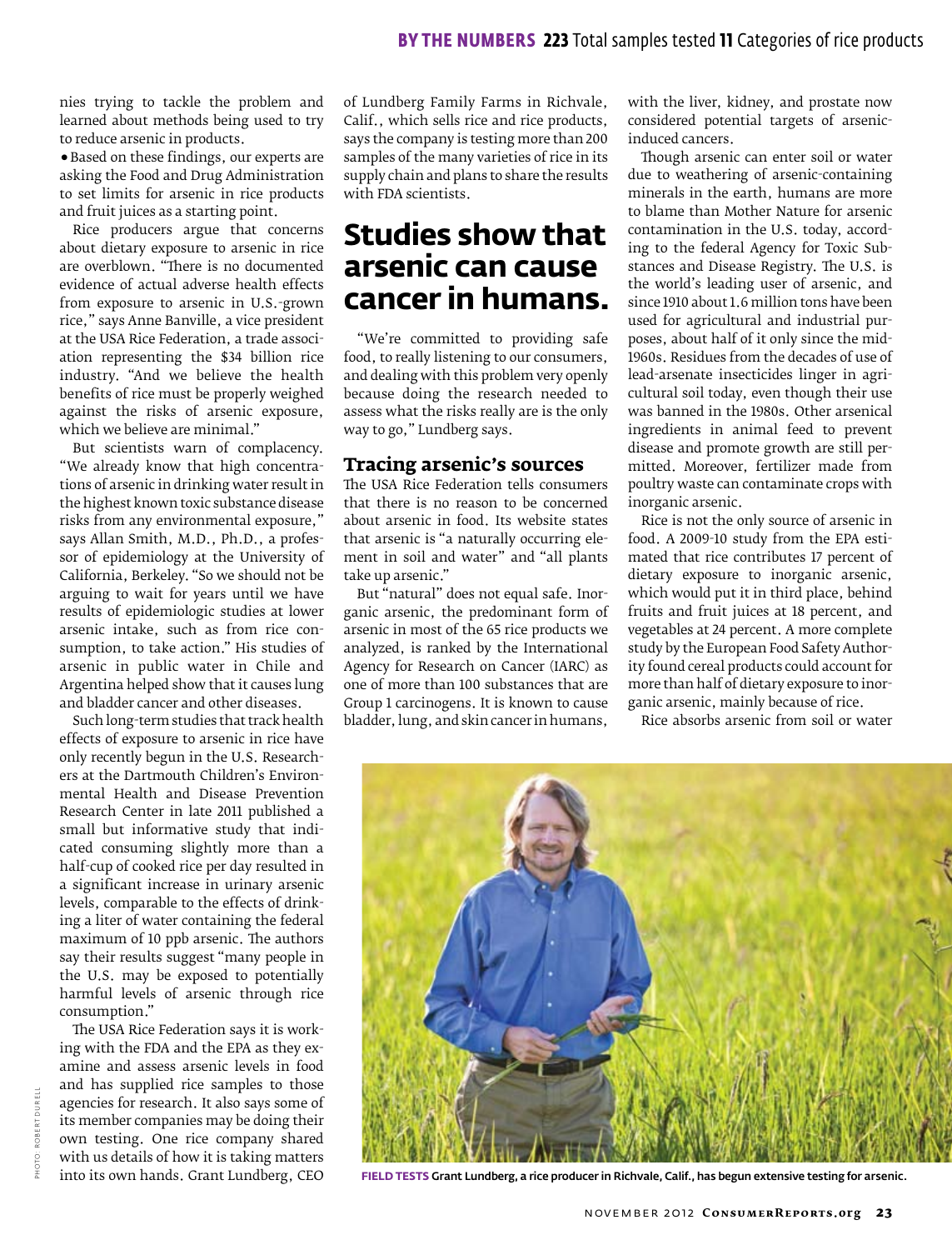much more effectively than most plants. That's in part because it is one of the only major crops grown in water-flooded conditions, which allow arsenic to be more easily taken up by its roots and stored in the grains. In the U.S. as of 2010, about 15 percent of rice acreage was in California, 49 percent in Arkansas, and the remainder in Louisiana, Mississippi, Missouri, and Texas. That south-central region of the country has a long history of producing cotton, a crop that was heavily treated with arsenical pesticides for decades in part to combat the boll weevil beetle.

 "Extensive surveys of south central U.S. rice, by more than one research group, have consistently shown that rice from this region is elevated in inorganic arsenic compared to other rice-producing regions," says Andrew Meharg, professor of biogeochemistry at the University of Aberdeen in Scotland and co-author of the book "Arsenic & Rice." "And it does not matter relative to risk whether that arsenic comes from pesticides or is naturally occurring." High levels of arsenic in soil can actually reduce rice yields. Meharg, a leading researcher in the field, notes the Department of Agriculture has invested in research to breed types of rice that can withstand arsenic. That may help explain the relatively high levels of arsenic found in rice from the region, though other factors such as climate or geology may also play a role.

### **What our tests found**

We tested 223 samples of various rice products that we bought mostly in April and May, many from stores in the New York metropolitan area and online retailers. The samples covered a variety of rice-containing food categories, including infant cereals, hot cereals, ready-to-eat cereals, rice cakes, and rice crackers. We bought products often used by people on glutenfree or other special diets, including rice pasta, rice flour, and rice drinks.

We tested at least three samples of the foods and beverages for total arsenic. We measured specific levels of inorganic arsenic. And we checked for two forms of organic arsenic, called DMA and MMA.

Though inorganic arsenic is considered the most toxic, concerns have been raised about potential health risks posed by those two organic forms, which the International Agency for Research on Cancer has labeled "possibly carcinogenic to humans." We found DMA in the 32 rices we tested,

### **A CEO reworks his toddler formulas**

Jay Highman, the CEO and president of Nature's One, an Ohio company that made the nation's first organic baby formula, says he was concerned when a study published in February implicated his formula as containing arsenic. The problem: organic brown rice syrup, one of the ingredients.

"We had always been known for having the highest standards for the cleanest, purest ingredients, and overnight we became a poster child for arsenic in rice," Highman says. He resolved that he would find a way to eliminate arsenic contamination in the rice syrup.

Highman searched for the purest source for rice and found that he had to go outside of the U.S. to find rice with the lowest possible arsenic content. He declined to disclose his source for fear larger companies "will start devouring our supply chain." He worked with his syrup supplier to develop a filtration process that would eliminate detectable levels of arsenic.

By July, he said the combination of more pristine rice and the new filtration process produced brown rice syrup that met his goal. We included samples of two Nature's One dairy

which include choices from the south central states and elsewhere, including California, India, and Thailand.

In brands for which we tested both a white and a brown rice, the average total and inorganic arsenic levels were higher in the brown rice than in the white rice of the same brand in all cases. Among all tested rice, the highest levels of inorganic arsenic per serving were found in some

### **Within brands, brown rice had higher arsenic than white.**

samples of Martin Long Grain Brown rice, followed by Della Basmati Brown, Carolina Whole Grain Brown, Jazzmen Louisiana Aromatic Brown, and Whole Foods' 365 Everyday Value Long Grain Brown. But we also found samples of brown rice from Martin and others with inorganic arsenic levels lower than that in some white rice.

Though brown rice has nutritional advantages over white rice, it is not surprising that it might have higher levels of arsenic, which concentrates in the outer layers of a grain. The process of polishing formulas and one soy formula in our tests.

The original powdered samples we tested of dairy- and soy-based formulas had inorganic arsenic that averaged 40.6 ppb for dairy and 77.7 ppb for soy.

When we tested the new versions of the two dairy formulas, the levels were either undetectable or nearly so. The company says its new formulation has use-by dates of January 2014 (Dairy with DHA & ARA), July 2015 (Dairy), or later.

Highman says he has been reworking the soy formula and hopes to produce a product that has lower levels of arsenic. If he can't get it lower, Highman says he will create a non-dairy formula without soy. Meanwhile, an interim soy version we tested did have somewhat lower levels of arsenic, but it had higher levels of cadmium, another toxin.



**ARSENIC SLEUTH** Jay Highman's company makes dairyand soy-based formulas.

 $\blacksquare$ 

**NUTS** 

NEZVI

m

UII)

r

rice to produce white rice removes those surface layers, slightly reducing the total arsenic and inorganic arsenic in the grain.

 In brown rice, only the hull is removed. Arsenic concentrations found in the bran that is removed during the milling process to produce white rice can be 10 to 20 times higher than levels found in bulk rice grain.

We also tested for lead and cadmium, other metals that can taint food. The levels we found were generally low overall. Based on our recommended limits for rice products, even the few samples with elevated lead and cadmium should not contribute significantly to dietary exposure.

### **Cereals cause concern**

Worrisome arsenic levels were detected in infant cereals, typically consumed between 4 and 12 months of age.

Among the four infant cereals tested, we found varying levels of arsenic, even in the same brand. Gerber SmartNourish Organic Brown Rice cereal had one sample with the highest level of total arsenic in the category at 329 ppb, and another sample had the lowest total level in this category at 97.7 ppb. It had 0.8 to 1.3 micrograms of inorganic arsenic per serving.

Earth's Best Organic Whole Grain Rice cereal had total arsenic levels ranging from 149 ppb to 274 ppb, but higher levels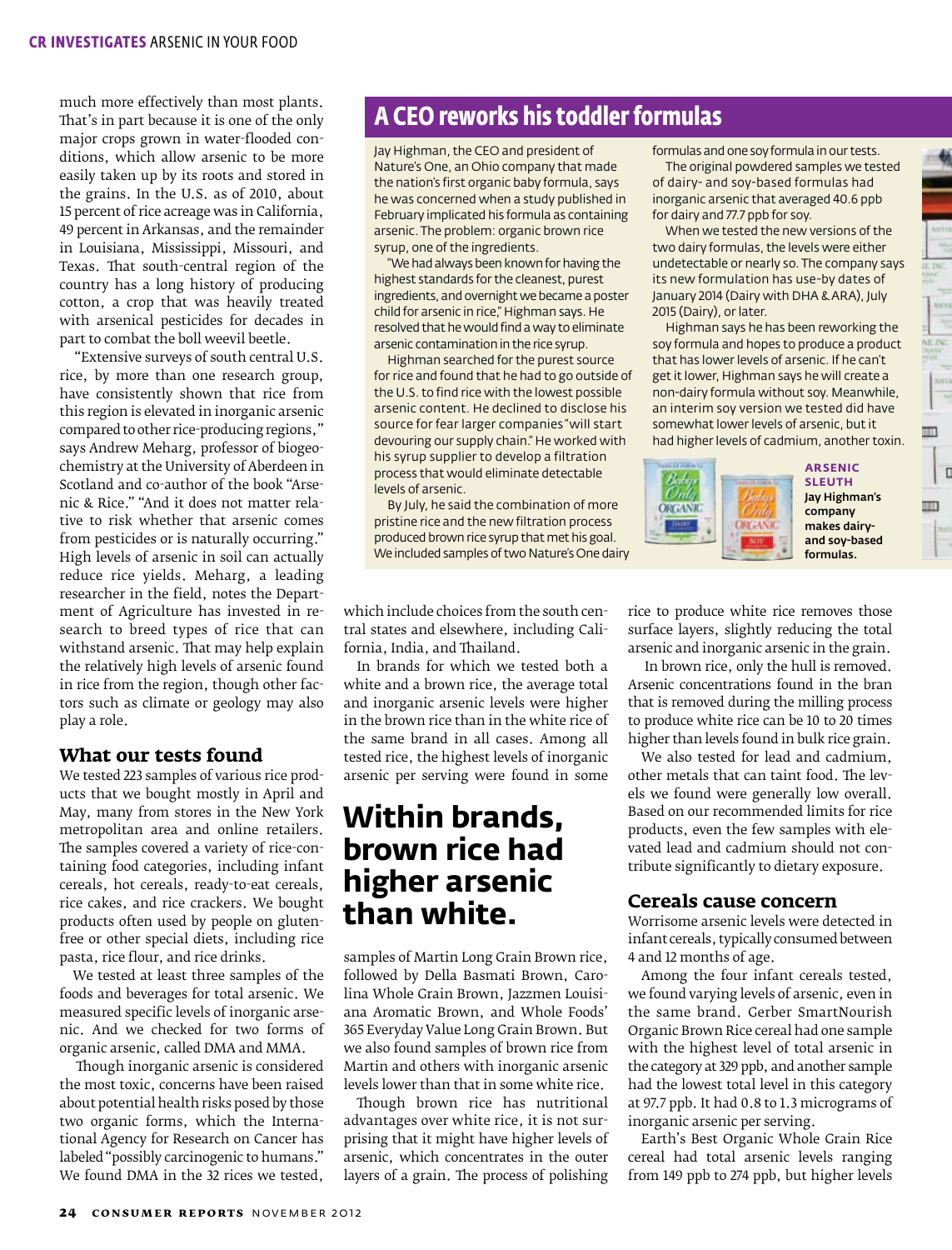

of inorganic arsenic per serving, from 1.7 to 2.7 micrograms.

So what's a parent to do? To reduce arsenic risks, we recommend that babies eat no more than 1 serving of infant rice cereal per day on average. And their diets should include cereals made of wheat, oatmeal, or corn grits, which contain significantly lower levels of arsenic, according to federal information.

The EPA sets limits for a carcinogen based on how many extra cases of cancer would be caused by exposure to the toxin at a certain level. The limit is designed to

tions, we used the latest available science to choose a moderate level of protection that balances safety and feasibility, similar to the EPA's approach for water. Our scientists made these calculations using standard estimates of weight, typical daily consumption of individual rice products over a lifetime, and the range of levels of inorganic arsenic we found. For our recommendations for children, we paid particular attention to their levels of consumption during this critical phase of their development.

According to federal data, some infants eat up to two to three servings of rice cereal a day. Eating rice cereal at that rate, with the highest level of inorganic arsenic we found in our tests, could result in a risk of cancer twice our acceptable level.

For children and pregnant women, risks are heightened. Keeve Nachman, Ph.D., a risk scientist at the Center for a Livable Future in the Johns Hopkins Bloomberg School of Public Health, says, "The more we learn about arsenic's additional effects on the developing brain, the more concerned I am by these levels of arsenic being found in infant and toddler rice cereal."

Ready-to-eat cereals, which are popular with adults as well as children, also gave us cause for concern. For instance, Barbara's Brown Rice Crisps had inorganic arsenic levels that ranged from 5.9 to 6.7 micrograms per serving. Kellogg's Rice Krispies, at 2.3 to 2.7 micrograms, had the lowest levels for the category in our tests.

Rice drinks in our tests showed inorganic arsenic levels of up to 4.5 micrograms per serving. Based on those results, our scientists advise that children under the age of 5 should not have rice drinks as

part of a daily diet. In the United Kingdom, children younger than 4½ years are advised against having rice milk because of arsenic concerns.

"This is a time when cells are differentiating into organs and many other important developmental things are going on, so getting exposed to a toxicant like arsenic in utero or during early childhood can cause damage that may not appear until decades later," says Michael Waalkes, laboratory chief at the Division of the National Toxicology Program. He is one of the authors of a June 2012 report funded in part by the National Institutes of Health that concluded early life exposure to arsenic produces a wide range of cancers and other diseases.

### **Diet changes arsenic risk**

If rice truly is an important source of arsenic exposure, then people who eat rice should have greater arsenic levels in their body, on average, than people who do not. To find out, we analyzed data collected annually by the National Center for Health Statistics for the National Health and Nutrition Examination Survey (NHANES). The survey contains information on the health and nutrition of a nationally representative sample of the U.S. population, based on interviews and physical exams, which may include blood and urine tests.

Our data analysis was led by Richard Stahlhut, M.D., M.P.H., an environmental health researcher at the University of Rochester, who is experienced in NHANES analysis, and Ana Navas-Acien, M.D., Ph.D., a physician-epidemiologist with expertise in arsenic research at Johns Hopkins University's Bloomberg School of Public Health. Working with Consumer

### **Limit your exposure**

To reduce arsenic exposure, consider limiting rice in your family's diet to the quantities noted here. Our scientists based these recommendations on a person eating just one product per day or per week over a lifetime. If you eat more than one type, your risk would increase. Vary your diet to include non-rice products. If you exceed these limits one week, you can cut back the next.

| <b>Rice product</b>                  | <b>Infant cereal</b> | <b>Hot cereal</b>               | -Ready<br>to-eat cereal         | <b>Rice drink</b>            | <b>Rice</b>                     | <b>Rice pasta</b>               | <b>Rice crackers</b>         | <b>Rice cakes</b>               |
|--------------------------------------|----------------------|---------------------------------|---------------------------------|------------------------------|---------------------------------|---------------------------------|------------------------------|---------------------------------|
| Approximate serving<br>size uncooked | 1⁄4 cup              | 1⁄4 CUD                         | 1 cup                           | l cup                        | $\frac{1}{4}$ Cup               | 2 oz.                           | 16-18 crackers               | 1-3 cakes                       |
| <b>Children</b>                      | serving/day          | $1\frac{3}{4}$<br>servings/week | $1\frac{1}{2}$<br>servings/week |                              | $1\frac{1}{4}$<br>servings/week | $1\frac{1}{2}$<br>servings/week | $\frac{1}{2}$<br>serving/day | serving/week                    |
| <b>Adult</b>                         | <b>NA</b>            | $2\frac{1}{2}$<br>servings/week | servings/week                   | $\frac{1}{2}$<br>serving/day | servings/week                   | servings/week                   | serving/day                  | $2\frac{1}{3}$<br>servings/week |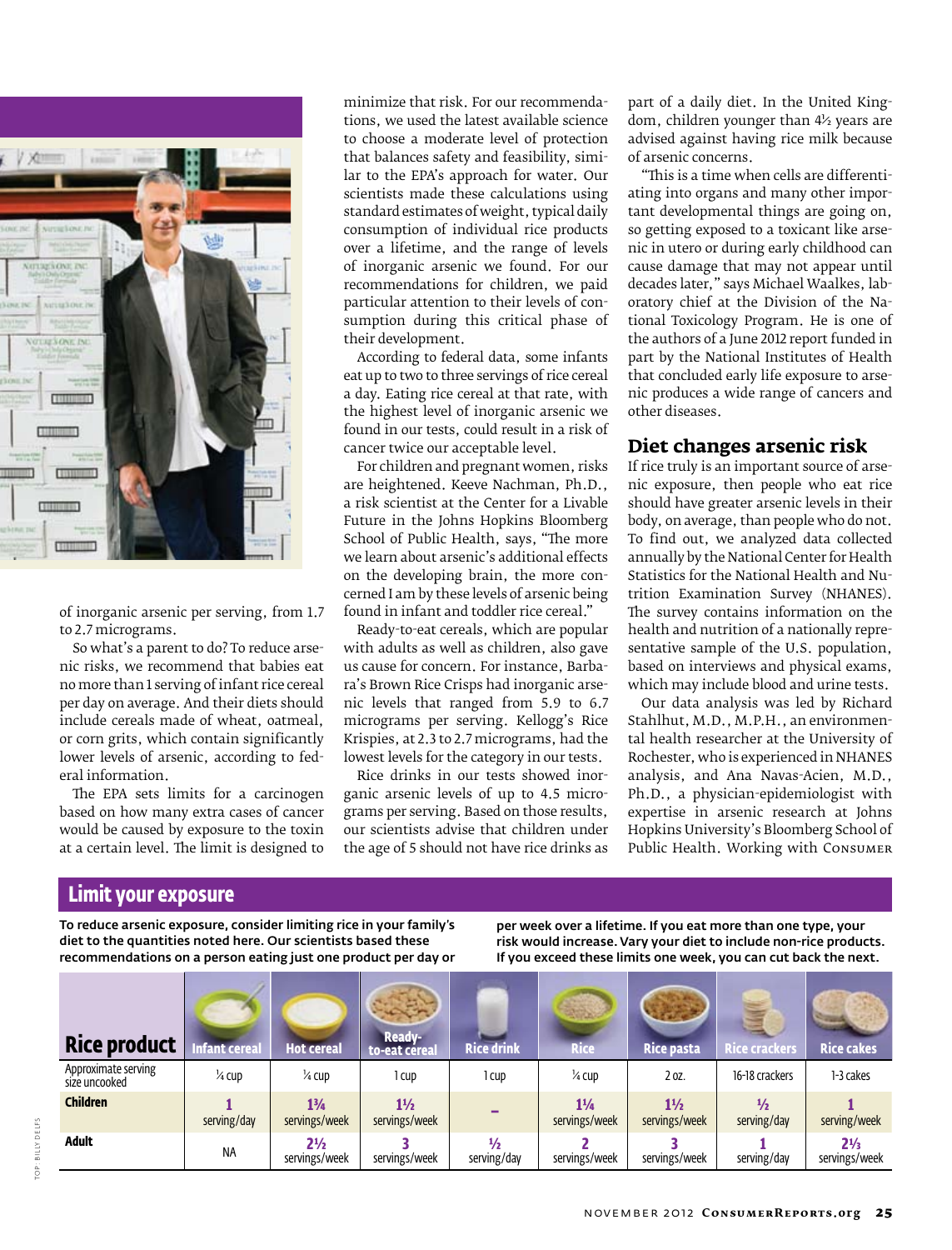Reports statisticians, they reviewed NHANES data from 2003 through 2010 from participants age 6 or older whose urine was tested for arsenic and who had reported what they'd had to eat or drink from midnight to midnight the day before their examination. A urine test is the best measure of recent arsenic exposure because most of it is excreted in urine within a few days after ingestion.

Because seafood contains a form of organic arsenic called arsenobetaine, generally considered nontoxic to humans, we then excluded from our analysis anyone who reported eating seafood during the 24-hour period and those with detectable levels of arsenobetaine in their urine. The remaining participants therefore were more likely to have had exposure to inorganic arsenic, which poses the greatest potential health risks.

Our resulting analysis of 3,633 study participants found that on average, people who reported eating one rice food item had total urinary arsenic levels 44 percent greater than those who had not, and people who reported consuming two or more rice products had levels 70 percent higher than those who had no rice.

"Despite our taking into account other common sources of arsenic, and no matter which way we sliced the data, we see a very strong association between rice consumption and arsenic exposure," says Stahlhut, who along with Navas-Acien led a similar analysis of NHANES data for our January 2012 article on arsenic in juice. That analysis found that study participants who reported drinking apple or grape juice had total urinary arsenic levels

that were on average nearly 20 percent higher than those who didn't. Consumers Union, the advocacy arm of Consumer Reports, urged the FDA to set a 3 ppb limit for total arsenic in apple and grape juice.

"These findings show that rice is an important source of arsenic exposure for the U.S. population," says Navas-Acien. The associations were even stronger for rice compared with juice and are consistent with the relatively high levels of arsenic, including inorganic arsenic, measured in rice samples, she says. She says the results underscore the need for monitoring arsenic in food and establishing

### **Our study shows people who eat rice have higher arsenic levels.**

safety standards. A new study of NHANES data from Dartmouth researchers also shows that rice consumption can contribute to increased urinary arsenic levels in children.

### **What should be done**

Consumers Union believes a standard for arsenic should be set for rice, and industry should accelerate efforts to reduce arsenic levels in rice. They should also develop types of rice that take up less arsenic, and use rice with the lowest possible arsenic in products for young children, such as infant rice cereal.

Our scientists are also asking regulators

to prohibit agricultural practices that may lead to increases in arsenic in rice:

•The EPA should phase out use of pesticides containing arsenic.

•The USDA and the EPA should end the use of arsenic-laden manure as fertilizer.

•The FDA should ban the feeding of arsenic-containing drugs and animal byproducts to animals.

To find out more about what Consumers Union is doing on the subject and to get involved, go to *ConsumersUnion.org/arsenic.* On the international stage, a group advising the World Health Organization is meeting in 2014 to consider proposed arsenic standards for rice. Limits of 200 ppb (inorganic) for white rice and 300 ppb (total or inorganic) for brown rice are under discussion.

 After the concerns raised by our juice story, the FDA says it is confident in the overall safety of apple juice. "FDA has made significant progress in developing a proposed action level for arsenic in apple juice and is nearing completion of this work," the agency says in a statement.

The FDA also says it is studying arsenic in rice and rice products to determine the level and types of arsenic typically found and to identify ways to reduce it.

"The need for a standard for arsenic in food is long overdue," says Trudy Bialic, director of public affairs for PCC Natural Markets, a Seattle-area chain that is America's largest food co-op. "Certainly there are excellent and committed people in FDA's ranks, but it's shameful the agency has not addressed this problem more systematically, leaving us to figure it out on our own to protect ourselves."

### **How to cut your arsenic risk**

#### 1**Test your water**

If your home is not on a public water system, have your water tested for arsenic and lead. To find a certified lab, contact your local health department or call the federal Safe Drinking Water Hotline at 800-426-4791.

#### 1**Change the way you cook rice**

You may be able to cut your exposure to inorganic arsenic in rice by rinsing raw rice thoroughly before cooking, using a ratio of 6 cups water to 1 cup rice for cooking and draining the excess water afterward. That is a traditional method of cooking rice in Asia. The modern technique of cooking rice in water that is entirely absorbed by the grains has been promoted because it allows rice to

retain more of its vitamins and other nutrients. But even though you may sacrifice some of rice's nutritional value, research has shown that rinsing and using more water removes about 30 percent of the rice's inorganic arsenic content.

#### 1**Eat a varied diet**

Some vegetables can accumulate arsenic when grown in contaminated soil. To help, clean vegetables thoroughly, especially potato skins. Some fruit juices such as apple and grape juice are high in arsenic, as our previous tests showed. To prevent obesity and tooth decay, pediatricians advise that infants younger than 6 months shouldn't drink juice; children up to age 6 should have

no more than 4 to 6 ounces a day and older children no more than 8 to 12 ounces. Like grape juice, wine also can be a source of exposure, according to data collected in the FDA's Total Diet Study, which provides more complete information about arsenic content in a variety of foods.Go to *fda.gov* and search for "total diet study analytical results."

#### 1**Experiment with other grains**

Vary your grains, especially if you eat more than two or three servings of rice per week. Though not arsenic-free, wheat and oats tend to have lower levels than rice. And quinoa, millet, and amaranth are among other options for those on a gluten-free diet, though they have not been studied as much.